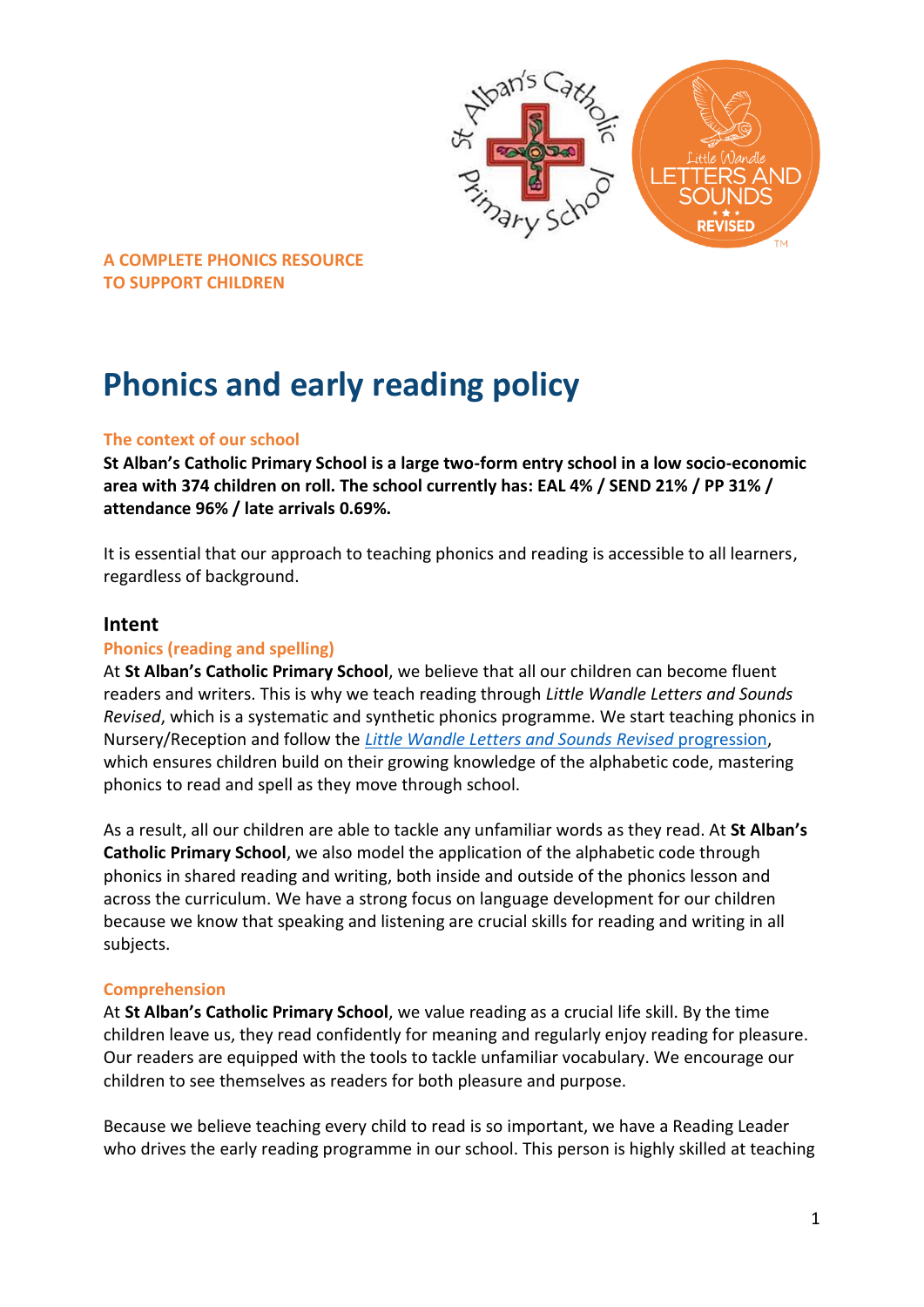

phonics and reading, and they monitor and support our reading team, so everyone teaches with fidelity to the *Little Wandle Letters and Sounds Revised* programme.

# **Implementation**

#### **Daily phonics lessons in Reception and Year 1**

- We teach phonics for 30 minutes a day. In Reception, we build from 10-minute lessons, with additional daily oral blending games, to the full-length lesson as quickly as possible. Each Friday, we review the week's teaching to help children become fluent readers.
- Children make a strong start in Reception: teaching begins in Week 2 of the Autumn term.
- We follow the *[Little Wandle Letters and Sounds Revised](https://www.littlewandlelettersandsounds.org.uk/wp-content/uploads/2021/06/Programme-Overview_Reception-and-Year-1.pdf)* expectations of progress:
	- o Children in Reception are taught to read and spell words using Phase 2 and 3 GPCs, and words with adjacent consonants (Phase 4) with fluency and accuracy.
	- $\circ$  Children in Year 1 review Phase 3 and 4 and are taught to read and spell words using Phase 5 GPCs with fluency and accuracy.

#### **Daily Keep-up lessons ensure every child learns to read**

- Any child who needs additional practice has daily Keep-up support, taught by a fully trained adult. Keep-up lessons match the structure of class teaching, and use the same procedures, resources and mantras, but in smaller steps with more repetition, so that every child secures their learning.
- We timetable daily phonics lessons for any child in Year 2 or 3 who is not fully fluent at reading or has not passed the Phonics Screening Check. These children urgently need to catch up, so the gap between themselves and their peers does not widen. We use the *Little Wandle Letters and Sounds Revised* assessments to identify the gaps in their phonic knowledge and teach to these using the Keep-up resources – at pace.
- If any child in Year 3 to 6 has gaps in their phonic knowledge when reading or writing, we plan phonics 'catch-up' lessons to address specific reading/writing gaps. These short, sharp lessons last 10 minutes and take place at least three times a week.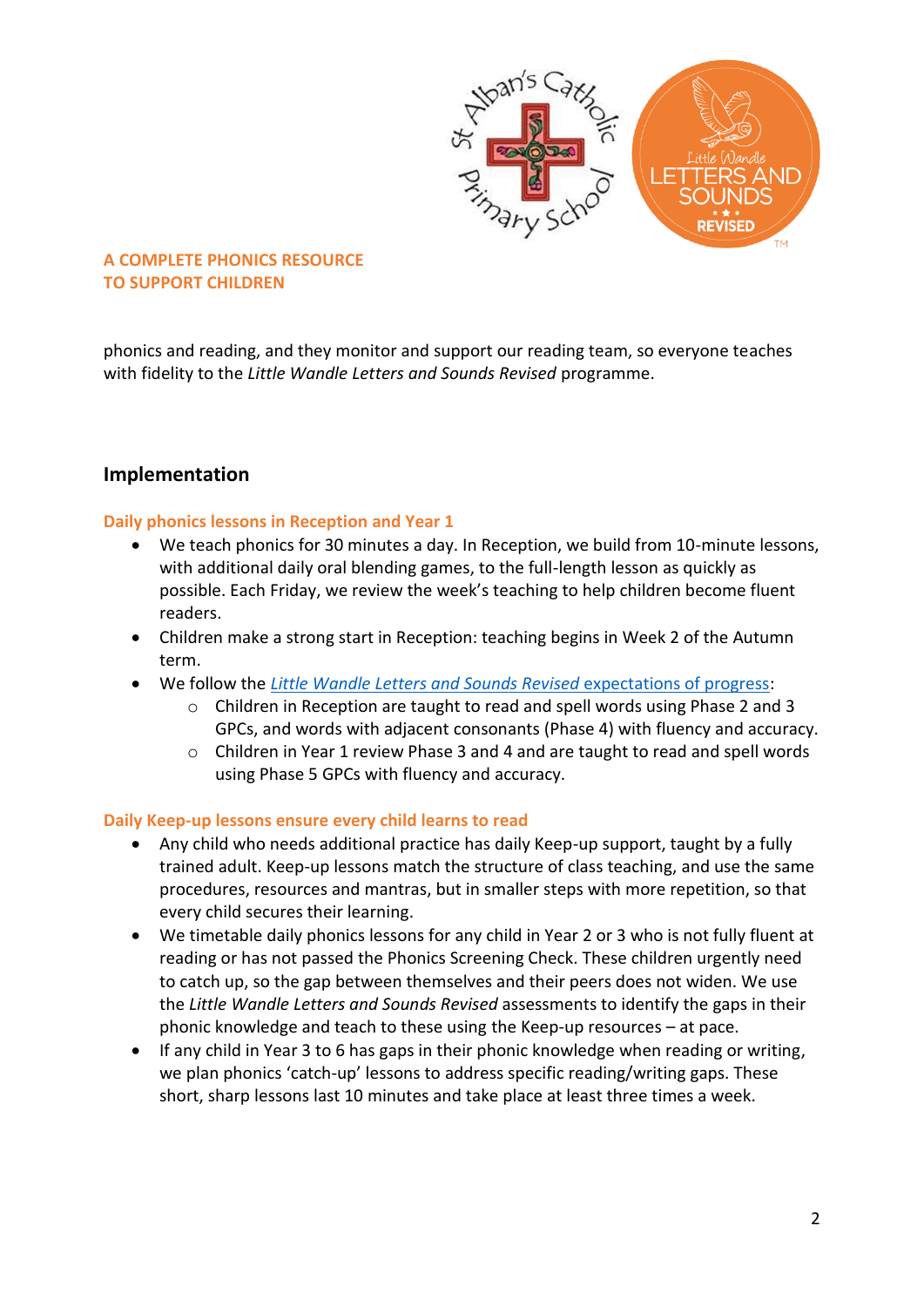

# **Teaching reading: Reading practice sessions three times a week**

- We teach children to read through reading practice sessions three times a week. These:
	- $\circ$  are taught by a fully trained adult to small groups of approximately six children
	- o use books matched to the children's secure phonic knowledge using the *Little Wandle Letters and Sounds Revised* assessments and book matching grids on pages 11–20 of ['Application of phonics to reading'](https://www.littlewandlelettersandsounds.org.uk/wp-content/uploads/2021/03/LS-KEY-GUIDANCE-APPLICATION-OF-PHONICS-FINAL-1.pdf)
	- o are monitored by the class teacher, who rotates and works with each group on a regular basis.
- Each reading practice session has a clear focus, so that the demands of the session do not overload the children's working memory. The reading practice sessions have been designed to focus on three key reading skills:
	- o decoding
	- o prosody: teaching children to read with understanding and expression
	- o comprehension: teaching children to understand the text.
- In Reception these sessions start in Week 4. Children who are not yet decoding have daily additional blending practice in small groups, so that they quickly learn to blend and can begin to read books.
- In Year 2 and 3, we continue to teach reading in this way for any children who still need to practise reading with decodable books.

# **Home reading**

- The decodable reading practice book is taken home to ensure success is shared with the family.
	- $\circ$  Reading for pleasure books also go home for parents to share and read to children.
	- o We use the *Little [Wandle Letters and Sounds Revised](https://www.littlewandlelettersandsounds.org.uk/resources/for-parents/)* parents' resources to engage our families and share information about phonics, the benefits of sharing books, how children learn to blend and other aspects of our provision, both online and through workshops.

# **Additional reading support for vulnerable children**

 Children in Reception and Year 1 who are receiving additional phonics Keep-up sessions read their reading practice book to an adult daily.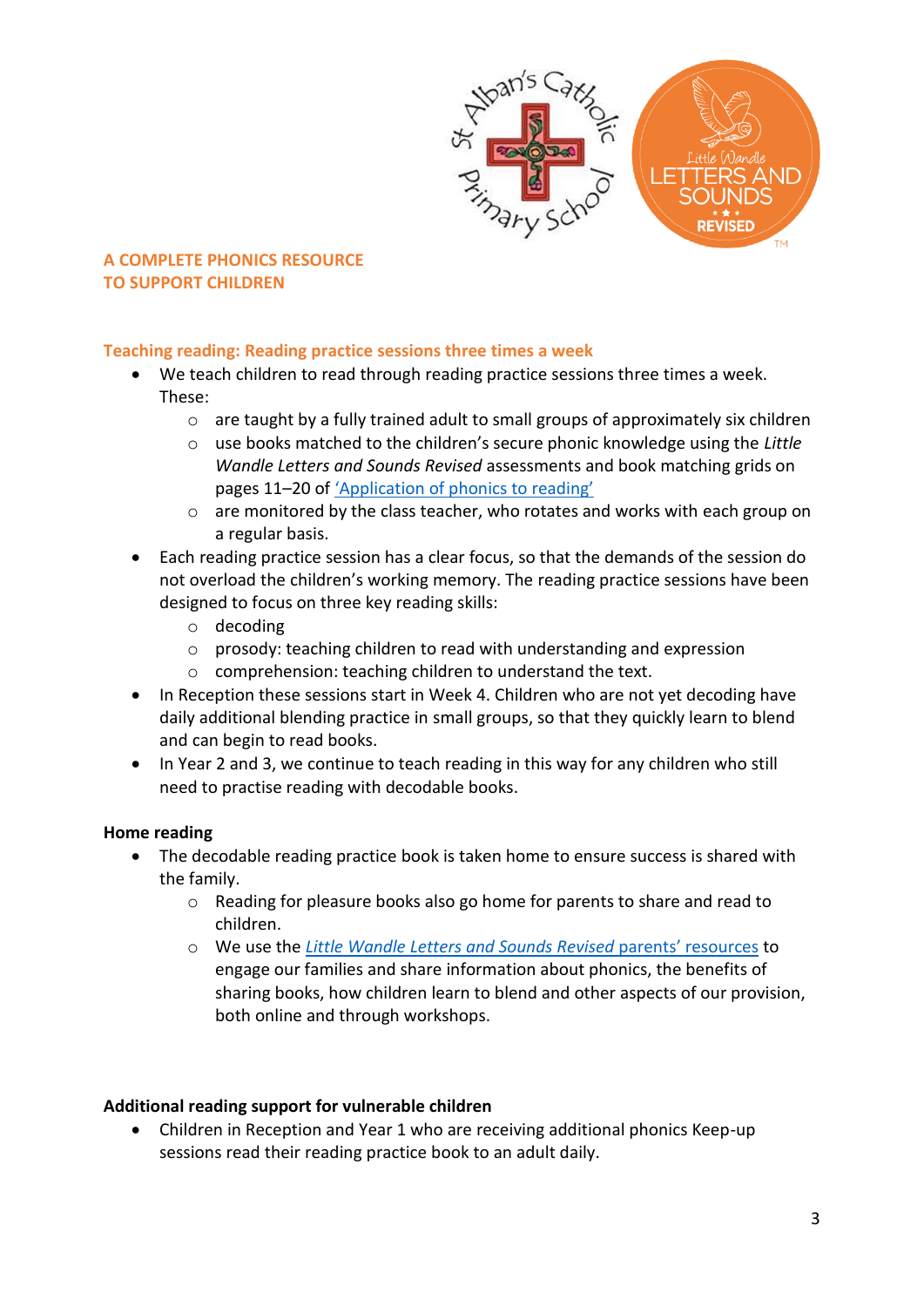

## **Ensuring consistency and pace of progress**

- Every teacher in our school has been trained to teach reading, so we have the same expectations of progress. We all use the same language, routines and resources to teach children to read so that we lower children's cognitive load.
- Weekly content grids map each element of new learning to each day, week and term for the duration of the programme.
- Lesson templates, Prompt cards and How to videos ensure teachers all have a consistent approach and structure for each lesson.
- The Reading Leader and SLT use the Audit and Prompt cards to regularly monitor and observe teaching; they use the summative data to identify children who need additional support and gaps in learning.

## **Ensuring reading for pleasure**

*'Reading for pleasure is the single most important indicator of a child's success.'* (OECD 2002) *'The will influences the skill and vice versa.'* (OECD 2010)

We value reading for pleasure highly and work hard as a school to grow our Reading for Pleasure pedagogy.

- We read to children every day. We choose these books carefully as we want children to experience a wide range of books, including books that reflect the children at **St Alban's Catholic Primary School** and our local community as well as books that open windows into other worlds and cultures.
- Every classroom has an inviting book corner that encourages a love for reading. We curate these books and talk about them to entice children to read a wide range of books.
- In Nursery/Reception, children have access to the reading corner every day in their free flow time and the books are continually refreshed.
- Children from Nursery/Reception onwards have a home reading record. The parent/carer records comments to share with the adults in school and the adults will write in this on a regular basis to ensure communication between home and school.
- As the children progress through the school, they are encouraged to write their own comments and keep a list of the books/authors that they have read.
- Each class will take part on visits to the local library.
- The school library is made available for classes to use at timetabled times. Children across the school have regular opportunities to engage with a wide range of Reading for Pleasure events (book fairs, author visits and workshops, national events etc).